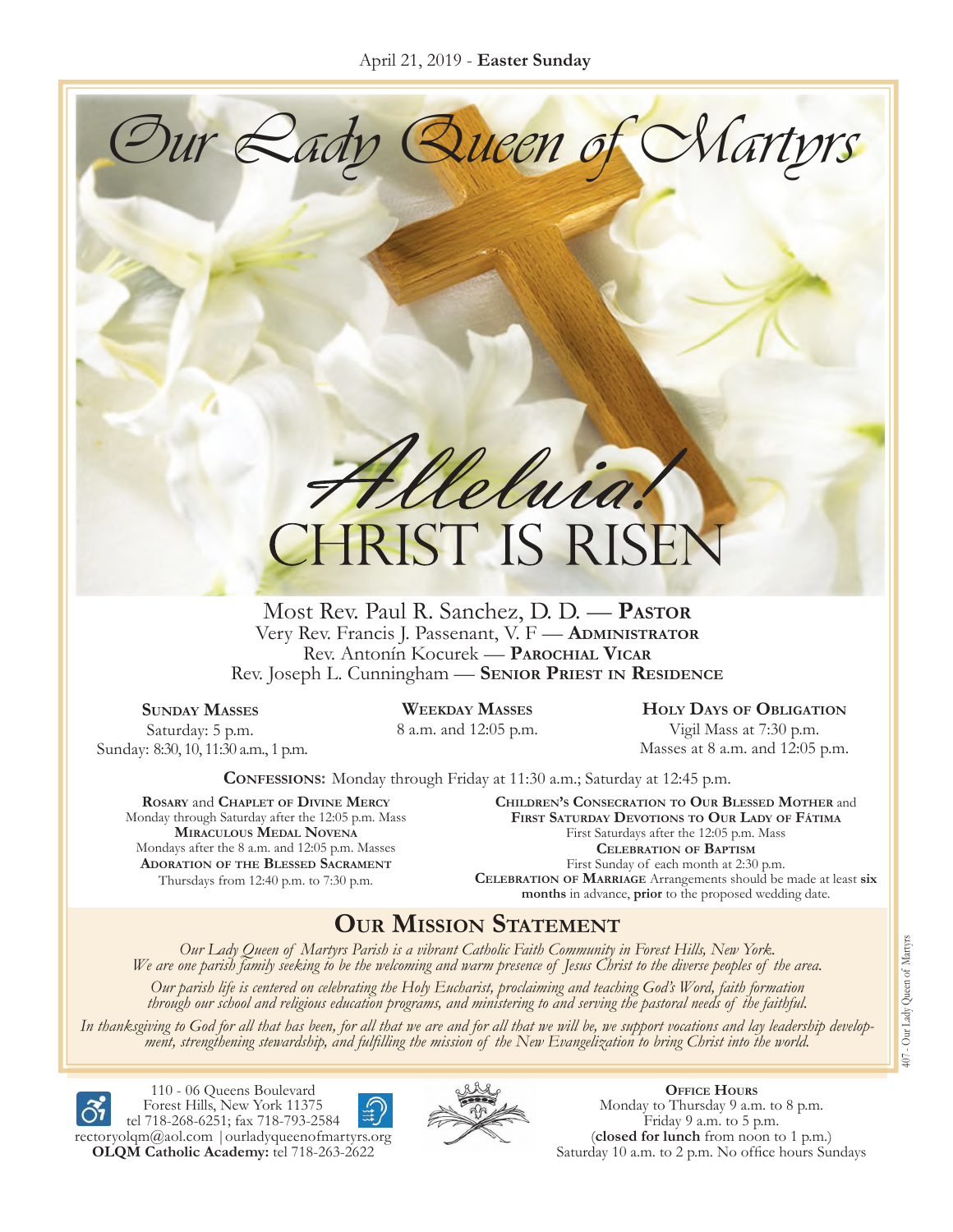## **Masses for the Week**

*Holy Saturday, April 20 No confessions. Church opens at 6 p.m.* **7:30 p.m. Solemn Easter Vigil and Mass of Resurrection**

*Sunday, April 21* **10 a.m. Family Mass celebrated for the parishioners of Our Lady Queen of Martyrs**

*Children's Liturgy of the Word* 

*Easter Monday, April 22* **8 a.m.** Vincent Curcio **12:05 p.m.** Nicolina and Michael Malizia

> *Tuesday, April 23* **8 a.m.** Augustine V. De Simone **12:05 p.m***.* Joseph Grosso

*Wednesday, April 24* **8 a.m.** Souls in Purgatory **12:05 p.m***.* Ignazia and Matteo Orlando

> *Thursday, April 25* **8 a.m.** Souls in Purgatory **12:05 p.m.** Kathleen Grimando

*Friday, April 26* **8 a.m.** Naomi Bollander **12:05 p.m***.* Rita Garvy

*Saturday, April 27* **8 a.m.** Maria Asca **12:05 p.m***.* John Healy **5 p.m.** Stella Natsue Yamada-Wu

## **Remember Our Deceased**

Eduardo De Santis Vistalia Garcia Jean-Pierre Seymour Claudia Seymout

## **Remember Our Sick**

Blanche Aeppli, Svetiana Abramova, Mark Bradley, Luis Fernando Cardenas, Augustine Cisneros, Mary Ann Cornell, Irene Cucurella, Tracy Cuva, Joan Donnelly, Norman Doucette, Baby Luka Dudashvili, Lidia Flores, Anne Gorin, Stephanie Feldman, Alice Fromer, Gaye Fruscione, Pat Gmerek, Alex Guttierez, Ann Harding, Sean Harrison, Robert Heyer, René Hojilla, Henry Johnson, Lynne Keeley, Jacqueline Lisandrelli, Liz Maryon, Artur Mavashev, Louie Mavashev, Marina Mavashev, Veronica Nissan, Richard O'Keeffe, Clara Patoff, Grace Plank, Maureen Piatt, Nancy Piotrowski, Veronica Pulanski, Nora Radocea, Scott Salbo, Scaturro family, Chris Townley, Gail Whelan, Brittany Zaita—**and all parishioners currently in nursing homes, hospitals or confined to their homes**

## **Main Events of the Week**

*Holy Saturday, April 20* **7:30 p.m., Easter Vigil Mass** *(No 5 p.m. Mass)*

> *Easter Monday, April 22* **No Confessions**

> > *Tuesday, April 23* **No Confessions**

*Wednesday, April 24* **Confessions Resume at 11:30 a.m.**

**3 p.m.,** *Queens Community House (108-25 62nd Drive):*  **Setup for Evening Food Pantry** *(monthly volunteer opportunity)*

> **Religious Education Easter Recess Classes resume Wednesday, May 1**

*Thursday, April 25* **After 12:05 p.m. Mass,** *church:*  **Exposition and Adoration of the Blessed Sacrament**

**7:30 p.m.** *church:* **Benediction**

*Friday, April 26* **7:30 p.m.,** *rectory (enter through glass door off 72nd Road):* **Charismatic Prayer Group meeting**

*Saturday, April 27* **1:30 p.m.,** *rectory:* **Single Adults Group meeting**

*Rectory = main meeting room (lower level)*

# Happy Easter

The Resurrection of Christ is reflected in the beautiful floral decorations in our church and the joyful nature of today's liturgy and music!

> The **Wine and Hosts** are offered for the intentions of **Bidyahwatee Goolcharran**

The **Paschal Candle**  is offered in loving memory of **Celina Cavalier** —*requested by her niece Jusette Meaney*

#### **We pray for the men and women of our Armed Forces serving in the U.S. and abroad**

Eric Böhm, Sergio Borrero, Thaddeus Buenaventura, Ricardo Cantillo, Bobby DiTroia, Armando Fellin, Andrew Gonzalez, A. Jay James, William (Will) Klos, Michael Le Floch, Louis Mannino, Jean-Marc Moïse, Brian Quinn, Justin Pabse, Adam Rearick, Rodney Ross, McNeely Royal, Victoria Tissler-Bacca, Charles Torres, Jose J. Vaz, Mollie Rae Whitley, William Youssef, Phillip Whitley, Jeff Zabala. **Please pray for all who risk their lives for our safety, including police, fire, corrections and military personnel.**

407 - Our Lady Queen of Martyrs Our Lady Queen of Martyrs  $+00$ 

WELCOME! We have an assisted listening device available if you have difficulty hearing. Please come to the sacristy for further information. If a disability makes it difficult for you to fully participate at Mass or other activities of the parish, please email our **Parish Advocate for Persons with Disabilities**, Karen Mongiello, at [disabilities.olqm@gmail.com](mailto:disabilities.olqm@gmail.com), to make your special needs known.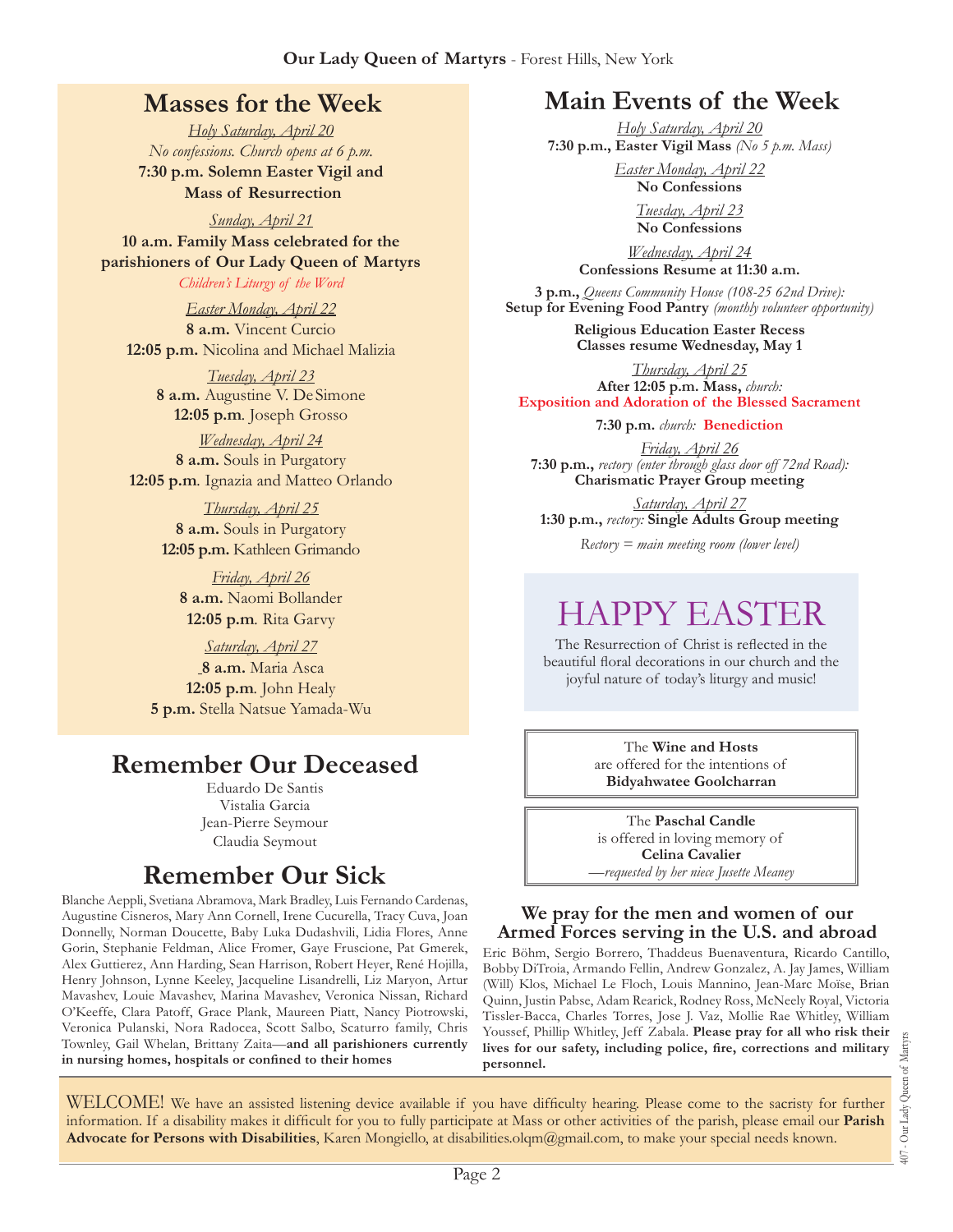#### **Sunday Mass Assignments Order of Mass** SATURDAY, APRIL 20

*7:30 p.m.* 

## *Celebrant:* Bishop Sanchez and Priests

*Deacon of the Word and Altar:* Greg Kandra *Lectors:* Belinda Kotin, Bettyanne McDonough *Leader of Song:* Paula Rocheleau Hernández

#### **Sunday, April 21**

#### *8:30 a.m.*

*Celebrant:* Father Antonin *Lectors:* David Lee, Roger Aguinaldo *Leader of Song:* Cheryl Manrique *EMHCs:* Grace Sommero, Richie Perl

#### *10 a.m.*

#### *Celebrant:* Father Cunningham

*Lectors:* Lenny Rodin, Celeste Zervas *Leader of Song:* Cheryl Manrique *Children's Liturgy of the Word:* Edith Kealey

*EMHCs:* Patricia Abes, Karen Nassauer, Therese Michael

#### *11:30 a.m.*

*Celebrant:* Father Passenant *Lectors:* Charles Tse, Gregory Stein *Leader of Song:* Joe Annese *EMHCs:* Aracelly Torres, Angela Damone, Johanna Fausto-DiDio

## *1:15 p.m.\**

*Celebrant:* Bishop Sanchez *Lectors:* Joanie Molina, Siobhain Kandra, *Leader of Song:* Joe Annese *EMHCs:* Bettyanne McDonough, Eddy Eng, Al Smith *Members of the Altar Server Society at all Sunday Masses*

#### **Thank you to all those who serve as ushers**

\*Note time changes for the Vigil Mass and the last Mass on Easter. ourladyqueenofmartyrs.org/blue-envelope.

**Easter Sunday** *Cycle C—Choir Mass at 11:30 p.m.* 

**Entrance** *Missal #160—*"Jesus Christ Is Risen Today"

**Mass Parts:** Mass of St. Peter and St. Paul *(Schiavone)*

**First Reading** *Missal pg. 150—*Acts of the Apostles 10:34a, 37-43

**Responsorial Psalm**—*Missal pg. 151*

**Second Reading:** *Missal pg. 151-—*Colossians 3:1-4 **Sequence**

*Missal #168*—"Alleluia! Let the Holy Anthem Rise"

**Gospel:** *Missal pg. 153—*John 20:1–9

**Homily**

**Sprinkling of Holy Water** "Sing Praise to Our Creator"—*Choir Missal #648*—"Baptized in Water"

**OFFERTORY** "Anthem for Spring" *(P. Mascagni)—Choir Missal #505—*"Out of Darkness"

**Communion** *Missal #505* "Out of Darkness"*—Choir*

"Aurora Coelum Purpurat" *(P. Yon)—Choir Organ Meditation Missal* #172—"Ye Sons and Daughters"

**Closing Hymn** "Hallelujah Chorus" *(G. F. Handel)—Choir Mass Missal #718—*"Ye Watchers and Ye Holy Ones"

## **Second Collections**

›› Today's second collection is our Easter support of senior priests. There is also an envelope for the Easter Music and Liturgy. ›› Sunday, April 21, the second collection is for grounds maintenance. There is also an envelope for Catholic Home Missions.

›› Please use the blue envelope at any time to contribute to the Parish Endowment Fund or, at our Parish Giving portal, select Blue Envelope from the pull-down menu. More at

## **Sunday after Easter April 28 Feast of the Divine Mercy**

2 p.m. Exposition and Adoration of the Blessed Sacrament followed by Benediction



Page 3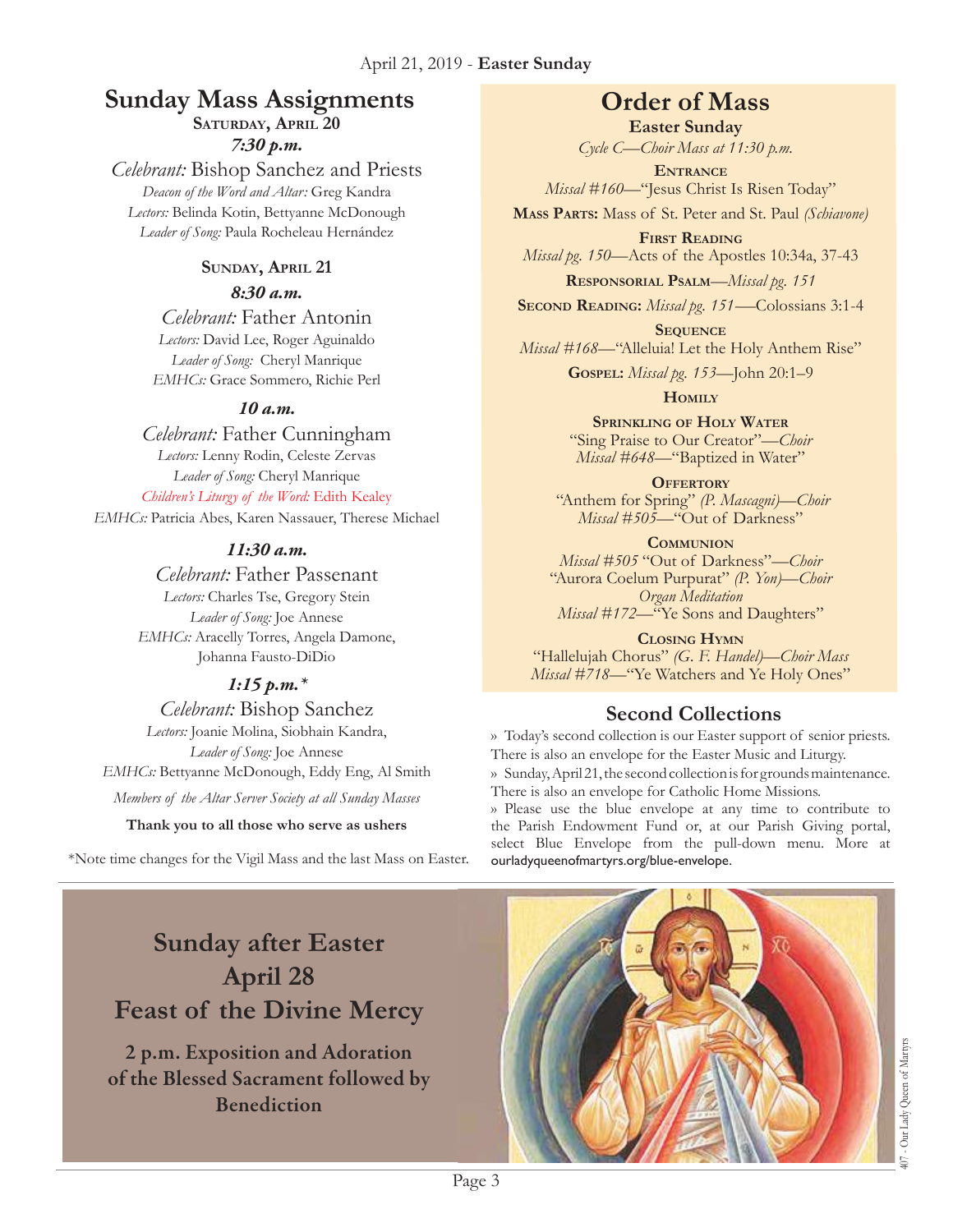

**Religious Education News:** Having been blessed by Bishop Sanchez, confirmandi from the OLQM Religious Education program gathered on our church steps to prepare for their pilgrimage to our sister parish in Forest Hills, Our Lady of Mercy. Overseeing the Confirmation retreat last month were (left to right) Deacon Thomas Jorge, OLQM DRE; Father Henry Torres; and Monsignor John McGuirl and Deacon Dean Dobbins of Our Lady of Mercy. These young people will be confirmed and receive the gifts of the Holy Spirit on Pentecost Sunday.



**—SAVE THE DATE— A spring tradition is the Sacred Music Society Sweepstakes. Ticket sales begin May 11/12.** 

## **Single Adults Group News**

The monthly meeting is scheduled for **Saturday, April 27 at 1:30 p.m.** in the rectory basement meeting room. Activities for the upcoming months are on the agenda. After the business segment, we will have another Game Day, so please feel free to bring board, card, and trivia games and some healthy snacks. Newcomers are always welcome. For more information about the group, please call the hotline at **718-361-3201**.

## **Spring Concert on Sunday, May 19 at 4 p.m. In Our Lady Queen of Martyrs Church**

Maestro David Close, the Oratorio Society of Queens orchestra, and The Orchestral Arts Ensemble of Queens will perform Mozart's "Requiem" and Vivaldi's joyous "Gloria." Featuring Paula Jean Rocheleau Hernandez, Soprano; Ginger Inabinet, Mezzo-Soprano; Byron Singleton, Tenor; and Nathan Bahny, Bass-Baritone.

General admission only. Tickets—\$40; \$35 seniors (62+) and students with ID; \$10 children (12 and under)—are available online at<www.queensoratorio.org>.

## **Divine Mercy Pilgrimage**

April 28 - Sunday after Easter with the OLQM Charismatic Prayer Group

Bus departs **6:30 a.m.** (sharp) from Our Lady Queen of Martyrs Church for the **National Shrine of the Divine Mercy** in Stockbridge, Massachusetts. Cost: **\$55/person.**  Wear good walking shoes and please reserve early. For tickets (first come, first serve), please call any of

these prayer group members:

Cely De Borja 718-255-1654 or 347-743-2304 Cecile Mendoza 347-453-4147 Virgie Punto 917-770-0897 Nellie Milite 718-704-3862 Marlyn Pagmanua 347-791-4398

407 - Our Lady Queen of Martyrs Our Lady Queen of Martyr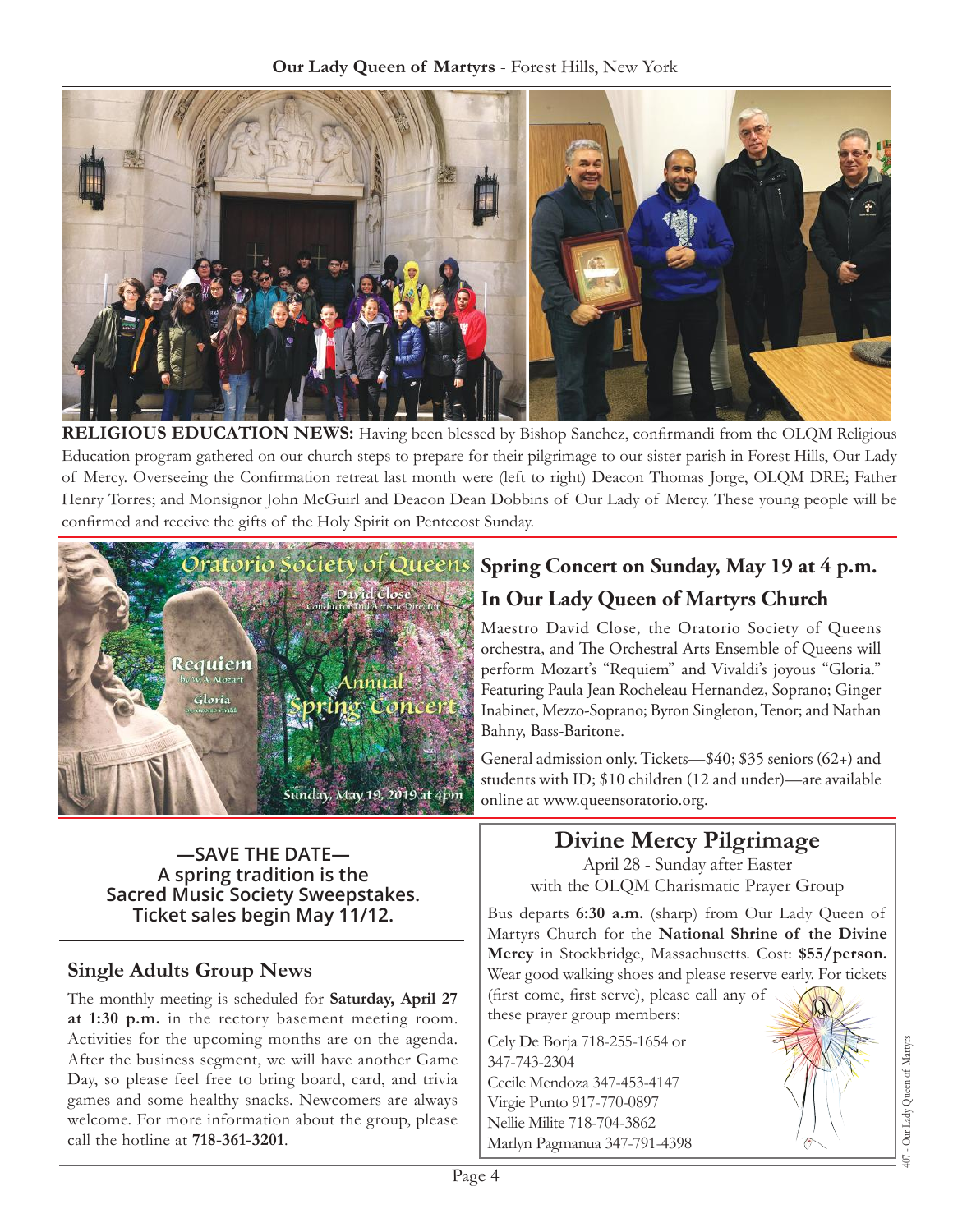# Easter Blessings

On behalf of Fathers Passenant, Antonin and Cunningham, and the entire staff of Our Lady Queen of Martyrs, please accept our sincere prayers that this Easter season will bring many blessings to you and your loved ones. The Easter celebration is the high point of the Church year. In these holy days, we commemorate the victory of Christ over sin and death and the glory of His Resurrection. We are all pilgrims on the journey of faith and partial sharers in the Easter victory of Christ. This is the mystery that we celebrate and in which we rejoice at this time. May the Risen Christ fill our hearts with renewed faith and a willingness to witness to God's Presence in today's world! —*Bishop Paul R. Sanchez*



## **Easter Duty**

All Catholics who have been initiated into the Holy Eucharist are expected to receive Holy Communion at least once a year, during the Easter season (between the First Sunday of Lent and Trinity Sunday, on June 16).

*The 1 p.m. Mass on April 28 (Divine Mercy Sunday) will be for the intentions listed on the Easter Flower memorial envelopes.*

ATTENTION CHOIR MEMBERS—We'll be on a short break with no rehearsal on Tuesday, April 23. Rehearsals resume Tuesday, April 30, at the usual time of 7:30 p.m.

## **Bereavement Support Group**

The parish support group offers help and healing for the hurt of losing a loved one. Meetings are always **Monday evenings, 7**–**9 p.m.** The next scheduled meetings are **May 6 & 20, June 3 & 17.** If interested in attending, please contact the rectory at 718-268-6251 or email group facilitator, Commissioned Lay Pastoral Leader Yorke Mizelle, at [ymizelle@nyc.rr.com](mailto:ymizelle@nyc.rr.com).

## **Weekly Collections**

The collection figures for Palm Sunday, April 14 were not available in time for the early bulletin deadline before Easter. The collection figures will appear in next week's bulletin.

## **Contact Us**

**By Email** Rectory Office: **rectoryolqm@aol.com** Pastor's Office: pastorolqm@aol.com Administrator's Office: admn.olqm@yahoo.com Bulletin Subjects: olqmcomm@aol.com OLQM Catholic Academy info@olqmca.org Pastoral Care Office: dfport@gmail.com Religious Education Office: olqmreled@gmail.com Deacon Greg Kandra: dcngreg@gmail.com Disabilities Advocate [disabilities.olqm@gmail.com](mailto:disabilities.olqm@gmail.com) **By Telephone** Rectory Office: **718-268-6251**

**Emergency** (last rites) 718-810-9788 (*after office hours)*

OLQM Catholic Academy: 718-263-2622

Religious Education Office: 718-263-0907

OLQM Charity Outreach: 718-268-6251, ext. 43

#### **Online**

www.ourladyqueenofmartyrs.org @OLQMChurch on Facebook, Twitter and Instagram OLQM Catholic Academy: www.olqmca.org